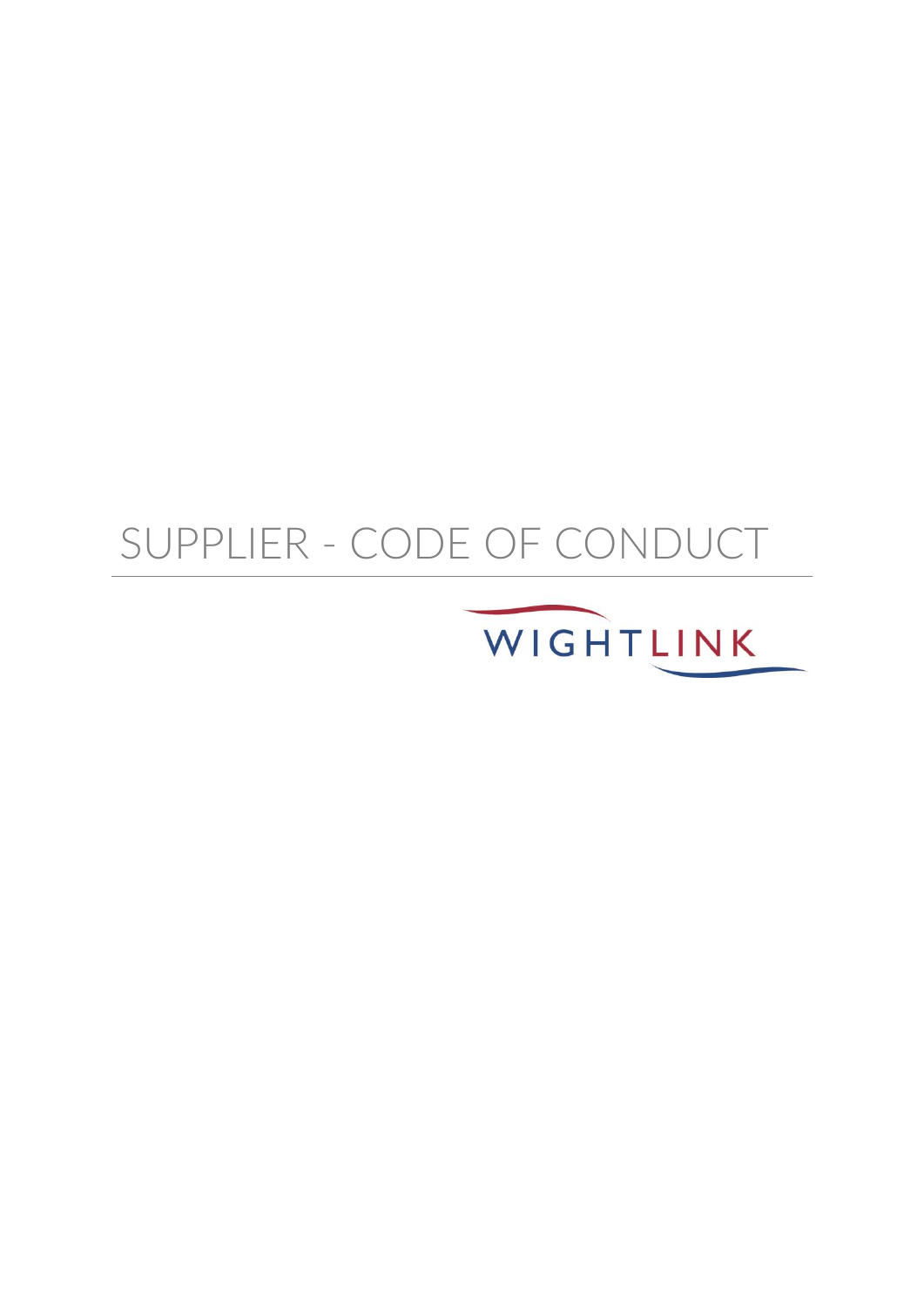### 1. INTRODUCTION

The Supplier Code of Conduct sets out our expectations of suppliers, generally in terms of business practices, andspecifically with regard to:

- ethical supply and people practices including diversity and inclusion,
- prevention of financial crime.
- environmental responsibility,
- data protection and information security,
- health and safety.

Wightlink procures goods and services from many suppliers, internationally, and the business recognises that each supplier may have their own standards and ambitions for the above.

We expect all our suppliers to meet the requirements set out in legislation, regulation, and good industry practice and to ensure that their suppliers do the same.

The Wightlink Supplier Code of Conduct sets out the commitments from the business and expectations of our suppliers, and the results we aim to achieve by working together.

Working together across our supply chains, we will encourage and enable sustainability and long-term positive impacts on the global community.

The Procurement Policy and Supplier Code of Conduct is reviewed periodically (annually as a minimum) and will be revised as necessary to ensure that this document helps us become a more sustainable business, delivering continuous improvement for our customers, our stakeholders and the communities in which we operate.

Changes to the Supplier Code of Conduct will be notified to all suppliers from time to time and all suppliers shall comply with new requirements that are relevant to their business, as soon as practicable.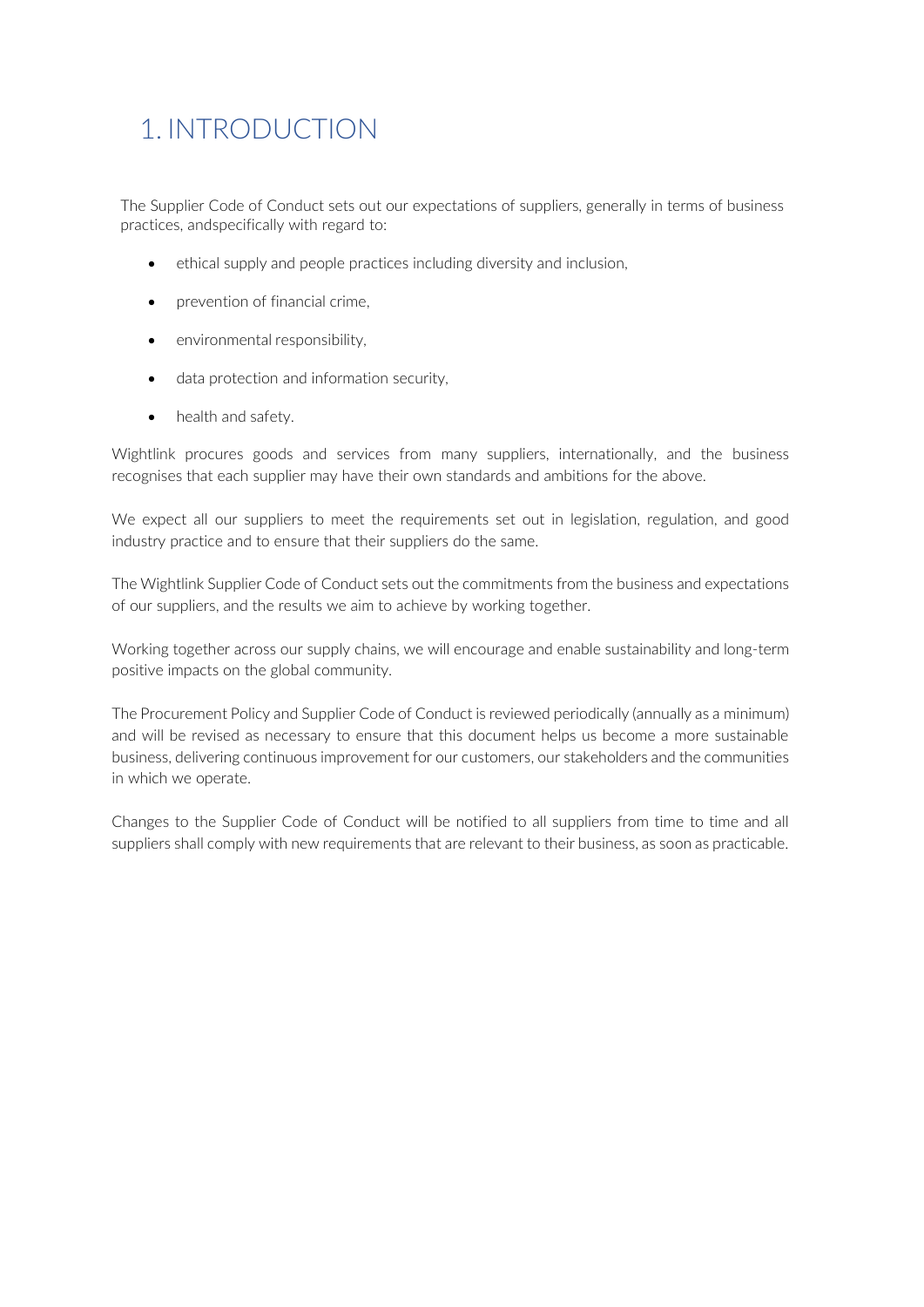## GENERAL REQUIREMENTS

#### **1** General requirements for all suppliers

- 1.1 Wightlink expects its suppliers to behave ethically, apply high standards of corporate conduct and to fully comply with all relevant law
- 1.2 Wightlink has a zero-tolerance approach to improper business conduct of any sort and all our suppliers are required to confirm that their business policies meet the standards set out in this Supplier Code of Conduct, as a minimum.

#### **2** Ethical Supply – people practice

- 2.1 Suppliers shall respect the human rights of their employees, other personnel and local communities and shall complywith all relevant law pertaining to human rights.
- 2.2 Wightlink is taking steps to identify and eradicate modern slavery in its business and supply chain. Suppliers shall also take appropriate steps to identify and eradicate modern slavery, in all its forms, including slavery, servitude, forced and compulsory labour and human trafficking, whether of adults or children, all forms of which have in common the deprivation of a person's liberty by another in order to exploit them for personal or commercial gain.
- 2.3 We are also committed to ensuring there is transparency in our approach to tackling modern slavery throughout our supply chains, consistent with our disclosure obligations under the Modern Slavery Act 2015. We expect the same commitment from all our suppliers, and we expect that our suppliers will hold their own suppliers to the same high standards.
- 2.4 Suppliers shall implement appropriate due diligence practices and provide training to identify the risk of and/or actual instances of modern slavery.
- 2.5 Suppliers shall document all the steps taken to tackle modern slavery and shall, on request, provide a report to Wightlink setting out all policies and procedures implemented, including due diligence undertaken, risk areas identified, how risks have been mitigated, training provided and consequences for third parties of non- compliance.
- 2.6 All suppliers shall ensure that, within their own organisations and throughout the supply chain:
- 2.7 child labour shall not be used and relevant law pertaining to minimum working age legislation shall be strictly complied with;
- 2.8
- (a) forced labour, in any form, shall not be used and supplier workers shall not be required to lodge papers ordeposits on starting work; and
- (b) physical abuse, the threat of physical abuse, sexual or other harassment and verbal abuse or other forms of intimidation or inhumane practice shall not take place, whether as part of a disciplinary process or otherwise,and shall be prohibited.
- 2.9 Wightlink is committed to a policy of equality opportunity in our employment practices in order to ensure thatno job applicant, employee or any other individual is discriminated against and less fairly treated because of gender or marital status, race (including colour, castes, nationality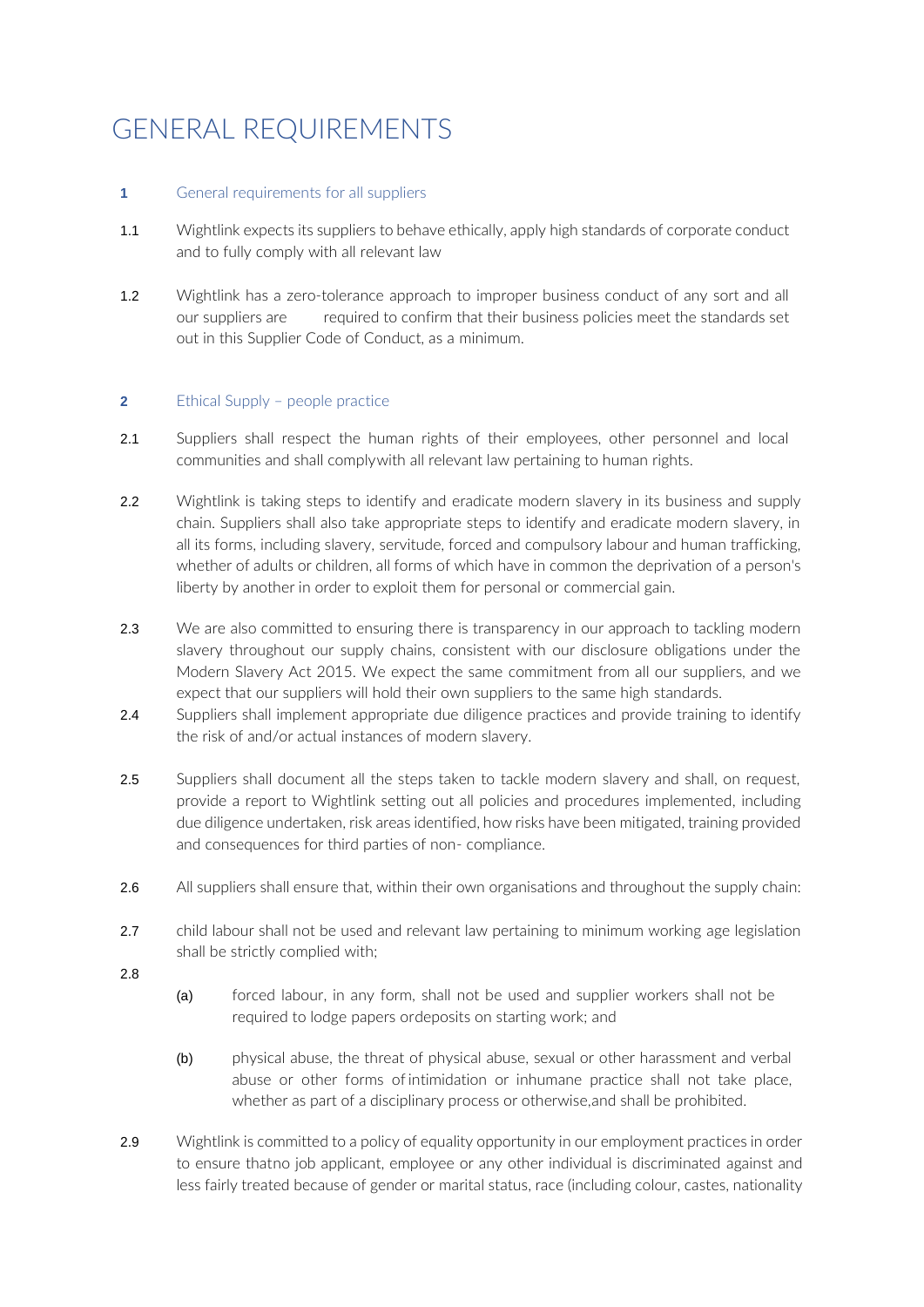or ethnic origin), disability, religion, age, sexual orientation, union membership, political affiliation, being a member of a protected class under international human rights law or any other conditions not justified in relevant law or relevant to the performance of the job.

- 2.10 Wightlink is committed to creating an inclusive workplace where individuals can be themselves, irrespective of their gender, race (including colour, castes, nationality or ethnic origin), disability, religion, wage and sexual orientation. As such, we expect our suppliers to be committed to the same principles and require them to have policies in place to promote diversity within their own organisations and supply chain, including, but not limited to workplace standards such as the Disability Confident Scheme or equivalent. Further, we expect suppliers to agree to provide evidence of their commitment upon reasonable request.
- 2.11 All terms and conditions of employment must be made clear to the workforce in a manner which is easily understood by that workforce. The supplier shall ensure that:
	- (a) employee wages comply with relevant law pertaining to the minimum wage and that minimum wage or the prevailing industry wage (whichever is higher) shall be paid to workers as a minimum;
	- (b) each employee shall be provided with all benefits under relevant law and no nonstatutory deductions shall be made from wages;
	- (c) the employment terms of young workers must adhere to International Labour Organisation Standards, the OECD Guidelines for Multinational Enterprises and relevant law;
	- (d) relevant law pertaining to working time and the maximum hours of work permitted to be undertaken by any employee in any period of time, must be complied with, and any overtime shall be on a voluntary basis and at manageable levels;
	- (e) all employees, whether local or migrant, have the right and ability to leave employment when they choose; and
	- (f) obligations to direct employees under relevant law arising from regular employment shall not be avoided using labour-only contracting, sub- contracting, or home-working arrangements, or through apprenticeship schemes where there is no real intent to impart skills or provide regular employment, nor shall any such obligations be avoided through the excessive use of fixed-term contracts of employment.
- 2.12 Suppliers must provide workers with clear, fair and uniformly applied disciplinary practices and grievance procedures.
- 2.13 Supplier shall recognise the rights of workers to form or join trade unions which are free to meet without hindrance and to bargain collectively. Suppliers shall adopt an open attitude towards the activities of trade unions and where it is not practicable for unions to operate, recognise other means of association, such as Works Councils.
- 2.14 Training, including that required under relevant law and industry specific training (whether mandatory or best practice) shall be provided to workers and regular refresher training provided on a timely basis.
- 2.15 Suppliers shall provide sufficient evidence, promptly upon on request from Wightlink, that they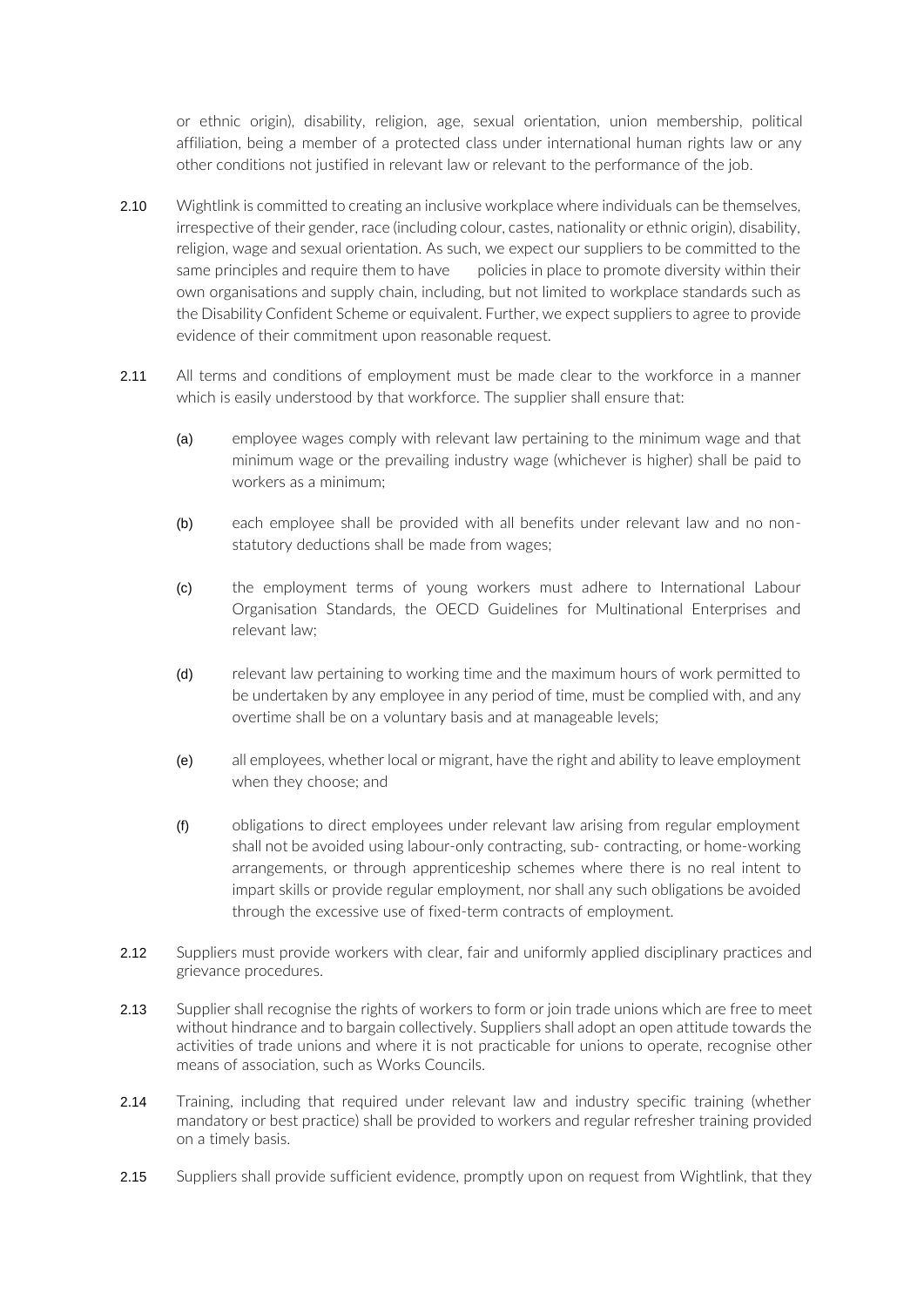have implemented appropriate procedures to manage all labour related issues within their supply chain to ensure that they comply with relevant law and this Code of Conduct.

2.16 Suppliers shall demonstrate, through supply chain transparency, that people are dealt with ethically and lawfully and that goods are traded fairly and meet the environmental aims detailed in this Code of Conduct.

#### **3** Prevention of Financial Crime

- 3.1 In this section, Financial Crime shall include bribery, corruption, money laundering, terrorist financing, tax evasion and the failure to prevent the criminal facilitation of tax evasion.
- 3.2 Suppliers shall comply with all relevant law pertaining to Financial Crime and shall not do or omit to do anything which would cause Wightlink to be in breach of such relevant law.
- 3.3 Regarding anti-bribery and anti-corruption measures, suppliers shall put in place an appropriate policy and procedures which prohibit workers from:
	- (a) the offering, giving, soliciting or receiving of a bribe at any time (including the making of facilitation payments or the bribery of public officials) whether for the benefit of the supplier or for the benefit of the worker, a member of the worker's family, friends, associates or acquaintances.
	- (b) the use of a gift or hospitality to induce a fraud or other wrongdoing to secure a personal or business benefit;
	- (c) the use of sponsorship or advertising agreements to exercise undue influence; or
	- (d) unapproved or unauthorised charitable donations or political donations of any kind.
- 3.4 Regarding anti-money laundering and counter terrorist financing measures, suppliers shall put in place an appropriate policy and procedures which:
	- (a) verify the legitimate origin of goods and services within their supply chain; and
	- (b) verify the identity and the legitimate nature of the businesses with which the supplier contracts.
- 3.5 Regarding tax evasion, suppliers shall have adopted a tax strategy that demonstrates a willingness to pay the right amount of tax, in the right place at the right time.
- 3.6 Regarding measures to prevent the criminal facilitation of tax evasion, suppliers shall put in place an appropriate policy and procedures which:
	- (a) regularly assess the opportunity, motive and means within their business for the criminal facilitation of tax evasion;
	- (b) implement reasonable preventative measures by developing procedures that are appropriate to the mitigate the identified risks; and
	- (c) effectively communicate the expectations of management, being that compliance with such policy and procedures is mandatory and that the business takes a zero-tolerance approach to any breach.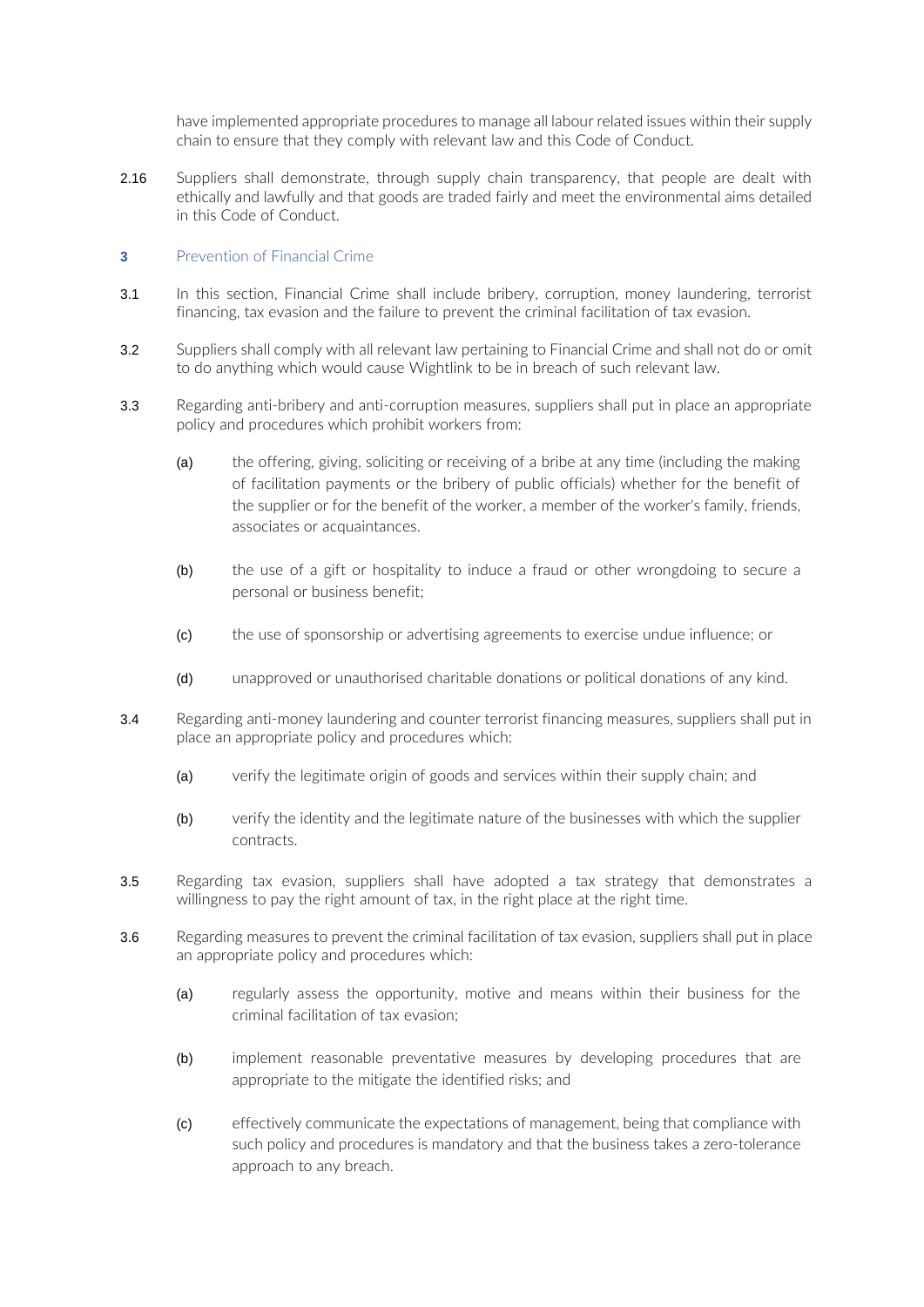- 3.7 As part of the prevention, identification and detection of Financial Crime issues, suppliers shall implement mandatory training for workers, appropriate oversight, regular risk assessments, appropriate due diligence and procedural audits.
- 3.8 Suppliers shall encourage workers to promptly report to an appropriate senior manager if they know of or suspect any business activity that is in contravention of the supplier's Financial Crime procedures and shall implement disciplinary action for any worker failing to comply with such procedures.
- 3.9 Suppliers shall make sure that workers do not suffer any adverse consequences for making a report under the Financial Crime policies, whistleblowing or refusing to pay a bribe, even if such refusal may result in the supplier losing business.
- 3.10 The supplier shall keep sufficiently detailed records relating to the identification and prevention of Financial Crime and shall promptly notify Wightlink upon becoming aware of any instance or suspected instance of Financial Crime connected to the business relationship between Wightlink and the supplier.
- 3.11 Wightlink has a responsibility to detect and prevent Financial Crime, accordingly, suppliers shall comply with Wightlink procedures, relating to due diligence and the verification of the legitimate nature of:
	- (a) supplier entities.
	- (b) payment processes and funding arrangements; and
	- (c) any other aspects of the goods and service

provision by the supplier,as are notified to the supplier

from time to time.

#### **4** Environmental Responsibility

- 4.1 Suppliers shall comply with all relevant law pertaining to the environment and shall operate their business in an environmentally responsible way.
- 4.2 Suppliers shall take a proactive approach to working with Wightlink towards reducing our environmental impact.
- 4.3 Supplier shall:
	- (a) adopt such practices and utilise such systems that minimise the use of resources e.g., water efficiency, energy efficiency;
	- (b) ensure that it and its suppliers use environmentally friendly working practices, tools and equipment, consumables and replacement parts, wherever possible;
	- (c) ensure where practicable that all consumables originate from a sustainable or recycled source;
	- (d) ensure there are facilities or arrangements in place, either directly or through its suppliers to ensure we can return used packaging for recycling, reuse or